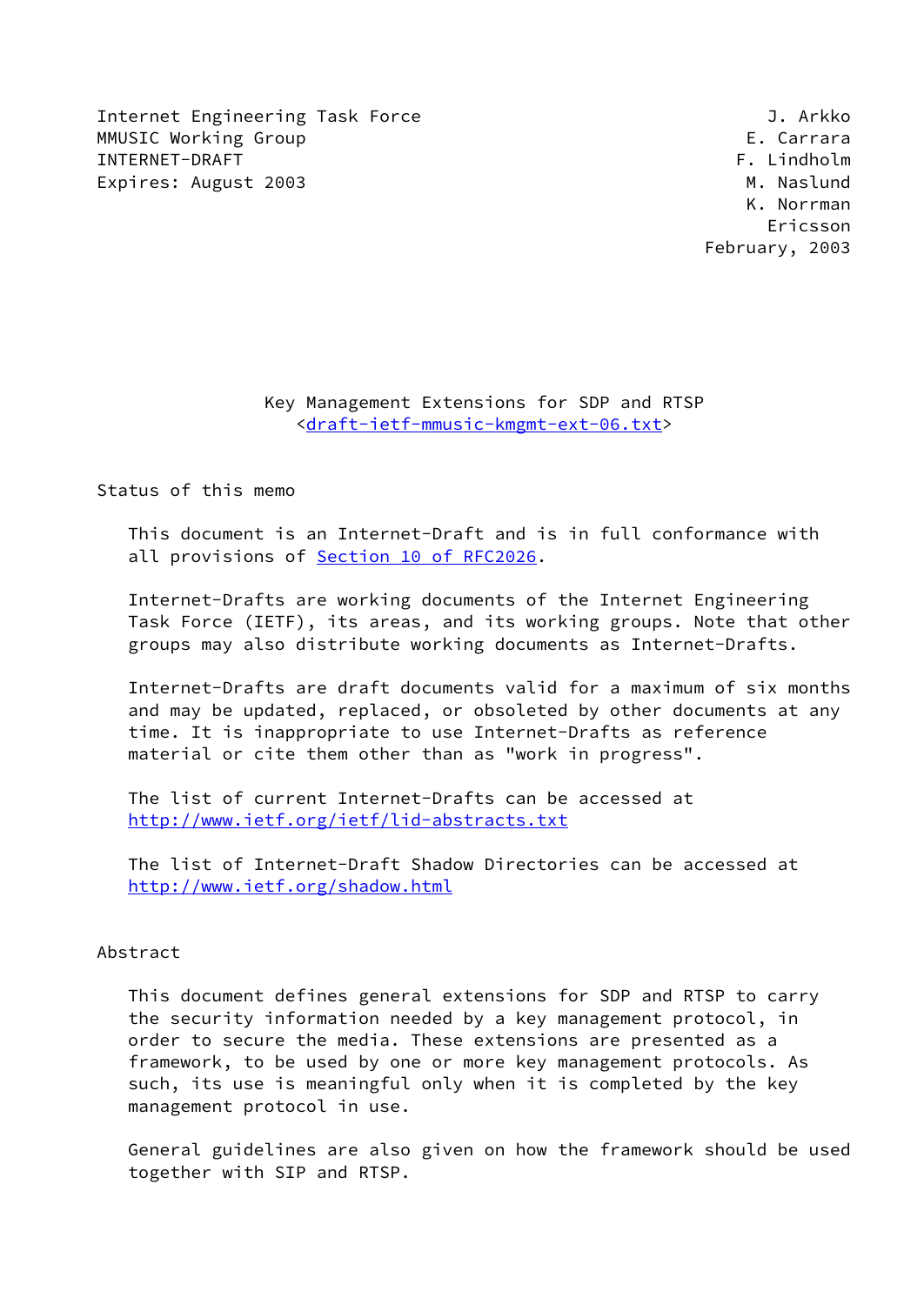# <span id="page-1-1"></span>TABLE OF CONTENTS

| 4. Adding further Key management protocols10 |  |
|----------------------------------------------|--|
|                                              |  |
| 6.                                           |  |
|                                              |  |
|                                              |  |
|                                              |  |
|                                              |  |
|                                              |  |
|                                              |  |
|                                              |  |

#### <span id="page-1-0"></span>[1](#page-1-0). Introduction

 There has recently been work to define a security framework for the protection of real-time applications running over RTP, [\[SRTP](#page-14-0)]. However, a security protocol needs a key management infrastructure to exchange keys and security parameters, managing and refreshing keys, etc.

 A key management protocol is executed prior to the security protocol execution. The key management protocol's main goal is to, in a secure and reliable way, establish a so-called security association for the security protocol. This includes one or several cryptographic keys and a set of necessary parameters for the security protocol, e.g., cipher and authentication algorithm to be used. The key management protocol has similarities with, e.g., [SIP](#page-13-4) [SIP] and RTSP [\[RTSP](#page-13-5)] in the sense that it negotiates necessary information in order to be able to setup the session.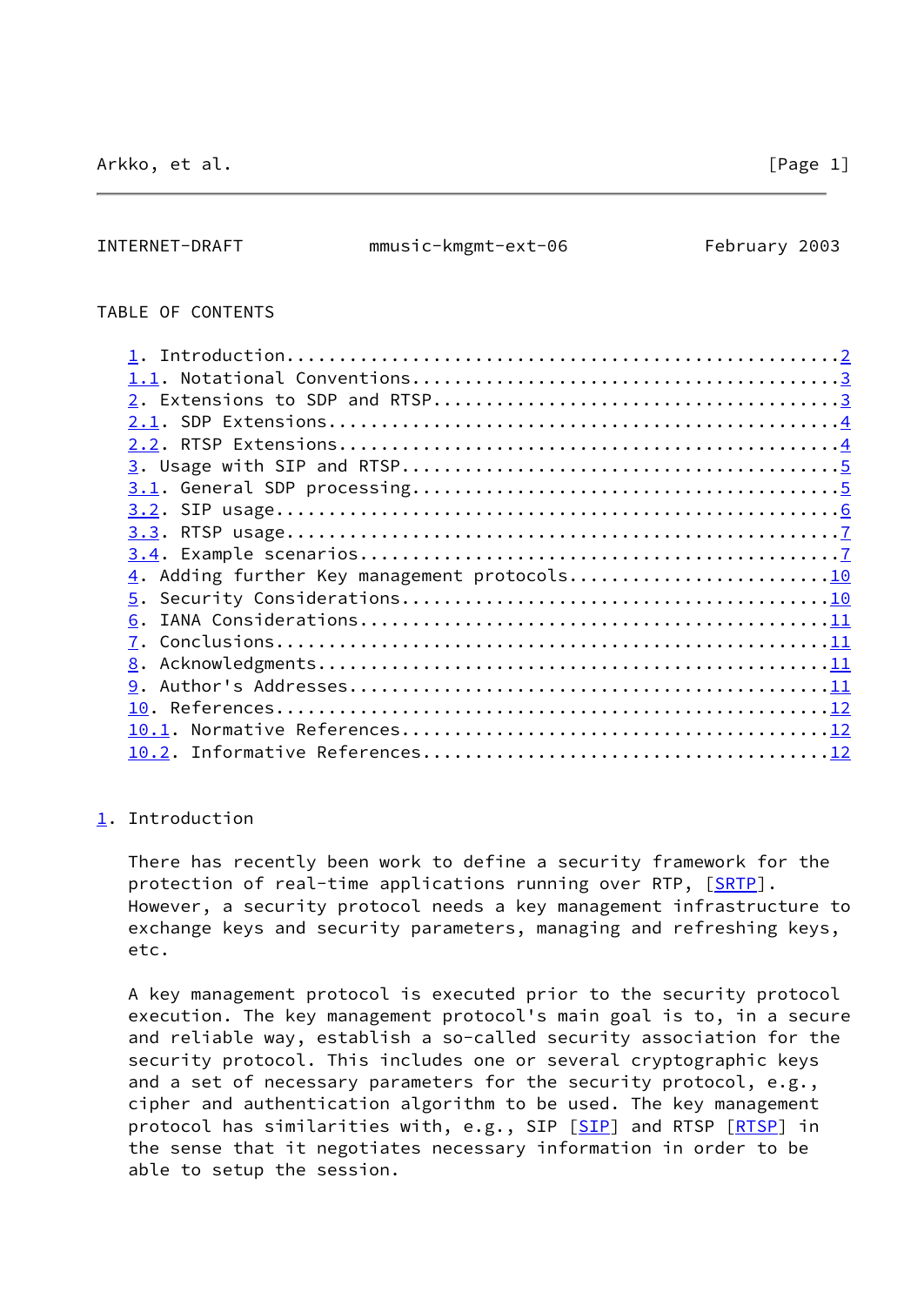The focus in the following sections is to describe SDP attribute extensions and RTSP header extensions to support key management, and a possible integration within SIP and RTSP. A framework is therefore described in the following. Such a framework will need to be completed by one or more key management protocols, to describe how the framework is used, e.g. which is the data to be carried in the extensions.

 Some of the motivations to create a framework with the possibility to include the key management in the session establishment are:

Arkko, et al. [Page 2]

<span id="page-2-1"></span>INTERNET-DRAFT mmusic-kmgmt-ext-06 February 2003

- \* Just as the codec information is a description of how to encode and decode the audio (or video) stream, the key management data is a description of how to encrypt and decrypt the data.
- $*$  The possibility to negotiate the security for the entire multimedia session at the same time.
- $*$  The knowledge of the media at the session establishment makes it easy to tie the key management to the multimedia sessions.
- $*$  This approach may be more efficient than setting up the security later, as that approach might force extra roundtrips, possibly also a separate set-up for each stream, hence implying more delay to the actual setup of the media session.

Currently in SDP [\[SDPnew](#page-13-6)], one field exists to transport keys, i.e. the "key=" field. However, this is not enough for a key management protocol as there are many more parameters that need to be transported. The approach here is to use and extend the SDP description to transport the key management offer/answer and also to associate it with the media sessions. SIP uses the offer/answer model [\[OAM](#page-13-7)] whereby extensions to SDP will be enough. However, RTSP [[RTSP\]](#page-13-5) does not use the offer/answer model. This makes it impossible to send back an answer to the server. To solve this, a new header is introduced in which the key management data can be included.

<span id="page-2-0"></span>[1.1](#page-2-0). Notational Conventions

 The key words "MUST", "MUST NOT", "REQUIRED", "SHALL", "SHALL NOT", "SHOULD", "SHOULD NOT", "RECOMMENDED", "MAY", and "OPTIONAL" in this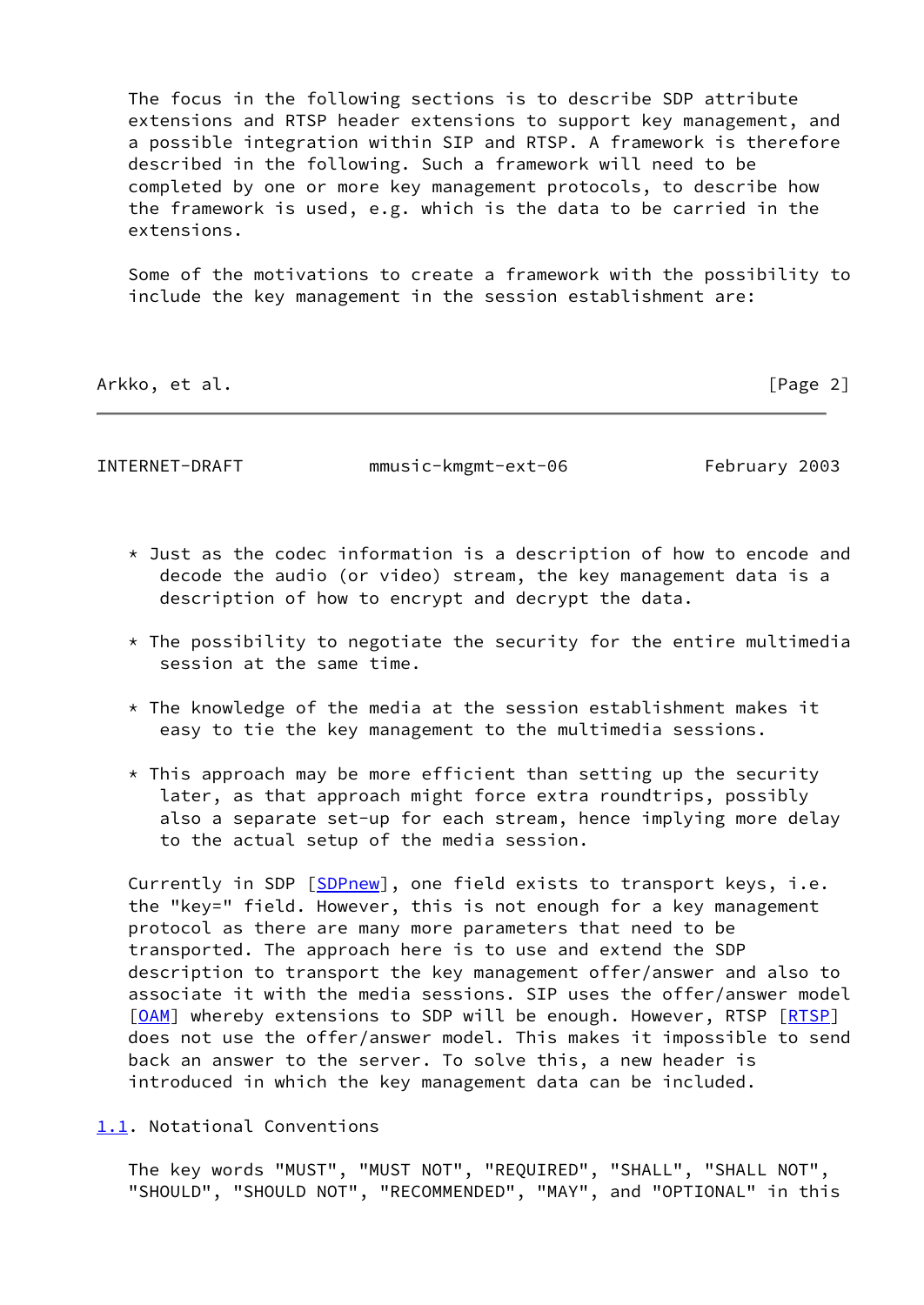document are to be interpreted as described in [RFC-2119.](https://datatracker.ietf.org/doc/pdf/rfc2119)

<span id="page-3-0"></span>[2](#page-3-0). Extensions to SDP and RTSP

 This section describes common attributes that are to be included in an SDP description or in an RTSP header when an integrated key management protocol is used. The attribute values MUST follow the general SDP or RTSP guidelines.

 For the SDP description, the key management attributes MAY be defined at session level (i.e. before the media descriptor lines) and/or at media level. If the key management attributes are defined at media level, they will only apply to that specific media. If the key management attributes are defined at both session and media level, the media level definition overrides the session level definition for that specific media.

The following SDP attribute is defined:

Arkko, et al. [Page 3]

<span id="page-3-2"></span>INTERNET-DRAFT mmusic-kmgmt-ext-06 February 2003

key-mgmt:<identifier> <opaque-data>

 <identifier> is the name of the key management protocol and the opaque-data is a field to transport the key management protocol data. The key management protocol data contains the necessary information to establish the security protocol, e.g., keys and cryptographic parameters. All parameters and keys are protected by the key management. Note that if the key management protocol fails, e.g., the receiver does not accept any of the proposed security parameters, or simply does not understand the key management protocol, the security setup will fail. Consequently, it is impossible to establish a secure session. So, if the key management fails, the offer must be rejected.

## <span id="page-3-1"></span>[2.1](#page-3-1). SDP Extensions

 This section provides an Augmented Backus-Naur Form (ABNF) grammar (as used in [\[SDPnew](#page-13-6)]) for the key management extensions to SDP.

 Note that the new definitions are compliant with the definition of an attribute field, i.e.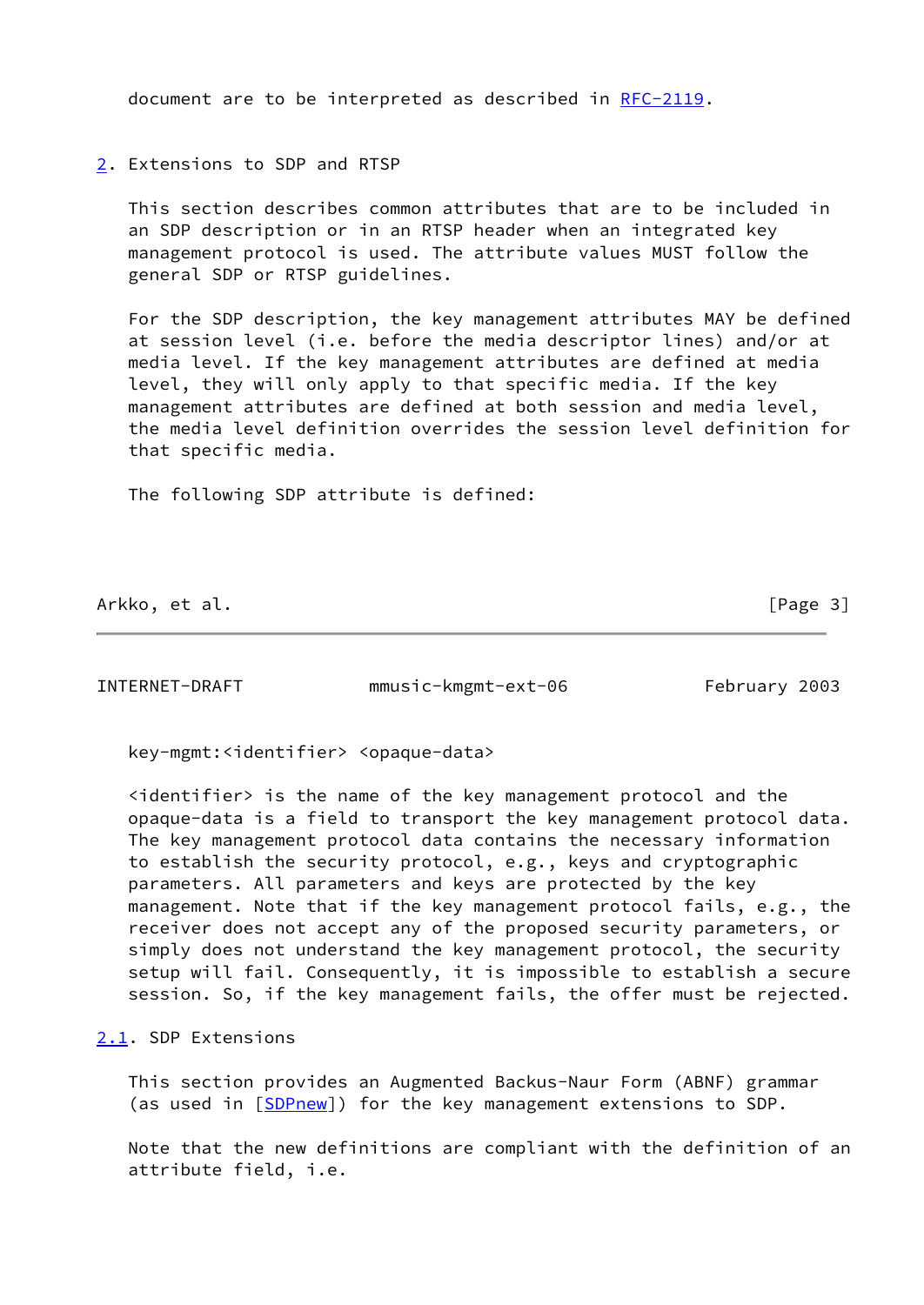| One new attribute for SDP is defined:<br>= "key-mgmt: " prtcl-id keymgmt-data<br>key-mgmt<br>prtcl-id<br>= non-ws-string<br>; e.g. "mikey"<br>$keymgmt-data = text$ | $attribute = (att-field ":" att-value)   att-field$ |
|---------------------------------------------------------------------------------------------------------------------------------------------------------------------|-----------------------------------------------------|
|                                                                                                                                                                     |                                                     |
|                                                                                                                                                                     |                                                     |
|                                                                                                                                                                     |                                                     |
|                                                                                                                                                                     |                                                     |

where non-ws-string and text are as defined in SDP [[SDPnew](#page-13-6)]. The attribute may be used at session level, media level or at both levels. An attribute defined at media level overrides an attribute defined at session level.

<span id="page-4-0"></span>[2.2](#page-4-0). RTSP Extensions

 To support the needed attribute described, the following RTSP header is defined:

KeyMgmt = "keymgmt" ":" 1#key-mgmt-spec

key-mgmt-spec = "prot" "=" token ";" "data" "=" quoted-string

 token and quoted-string are as defined in the RTSP specification [\[RTSP](#page-13-5)].

 The KeyMgmt header should be possible to use in the messages described in the table below.

Arkko, et al. [Page 4]

<span id="page-4-2"></span>INTERNET-DRAFT mmusic-kmgmt-ext-06 February 2003

| Method       | Direction         | Requirement                          |  |  |
|--------------|-------------------|--------------------------------------|--|--|
| DESCRIBE     | $C \rightarrow S$ | required                             |  |  |
| <b>SETUP</b> | $C \rightarrow S$ | required                             |  |  |
| ANNOUNCE     | $C->S$ , $S->C$   | optional (required: if re-key should |  |  |
|              |                   | be supported)                        |  |  |

<span id="page-4-1"></span>[3](#page-4-1). Usage with SIP and RTSP

This section gives recommendations of how/when to include the defined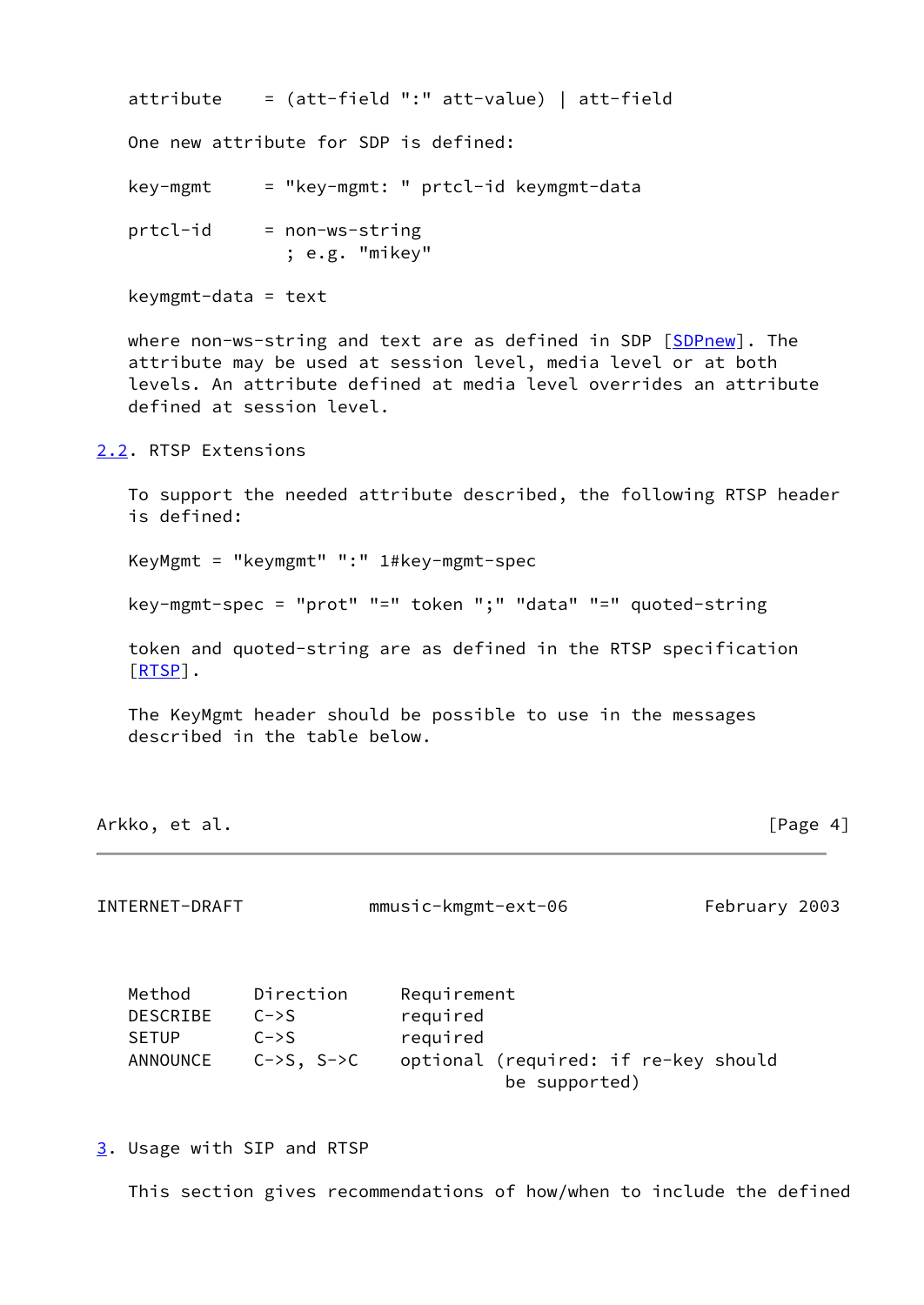key management attribute when SIP and/or RTSP are used together with SDP.

 When a key management protocol is integrated with SIP/SDP and RTSP, the following requirements are put on the key management:

- \* It MUST be possible to execute the key management protocol in at most one roundtrip in case the answerer accepts the offer.
- $*$  It MUST be possible from the SIP/SDP and RTSP application, using the key management API, to receive key management data, and information of whether a message is accepted or not.

Today, the MIKEY protocol [[MIKEY\]](#page-13-8) has adopted the key management extensions to work together with SIP and RTSP. Other protocols MAY use the described attribute and header, e.g. Kerberos [[KERB\]](#page-13-9).

<span id="page-5-0"></span>[3.1](#page-5-0). General SDP processing

 When an SDP message is created, the following procedure should be applied:

- $*$  The identifier of the key management protocol used (e.g. MIKEY or Kerberos) MUST be put in the prtcl-id field.
- $*$  The keymgmt-data field MUST be created with the data received from the key management protocol (this data MUST be base64 encoded). The data may e.g. be a MIKEY message or Kerberos ticket.

 A received SDP message that contains the key management attributes SHOULD process these attributes in the following manner:

- \* The key management protocol used MUST be identified by checking the prtcl-id field in the key management attribute.
- \* The key management data from the keymgmt-data field MUST be extracted and given to the key management protocol. Note that depending on key management protocol, some extra parameters might of course be requested, such as the source/destination network address/port(s) for the specified media.

Arkko, et al. [Page 5]

<span id="page-5-1"></span>

INTERNET-DRAFT mmusic-kmgmt-ext-06 February 2003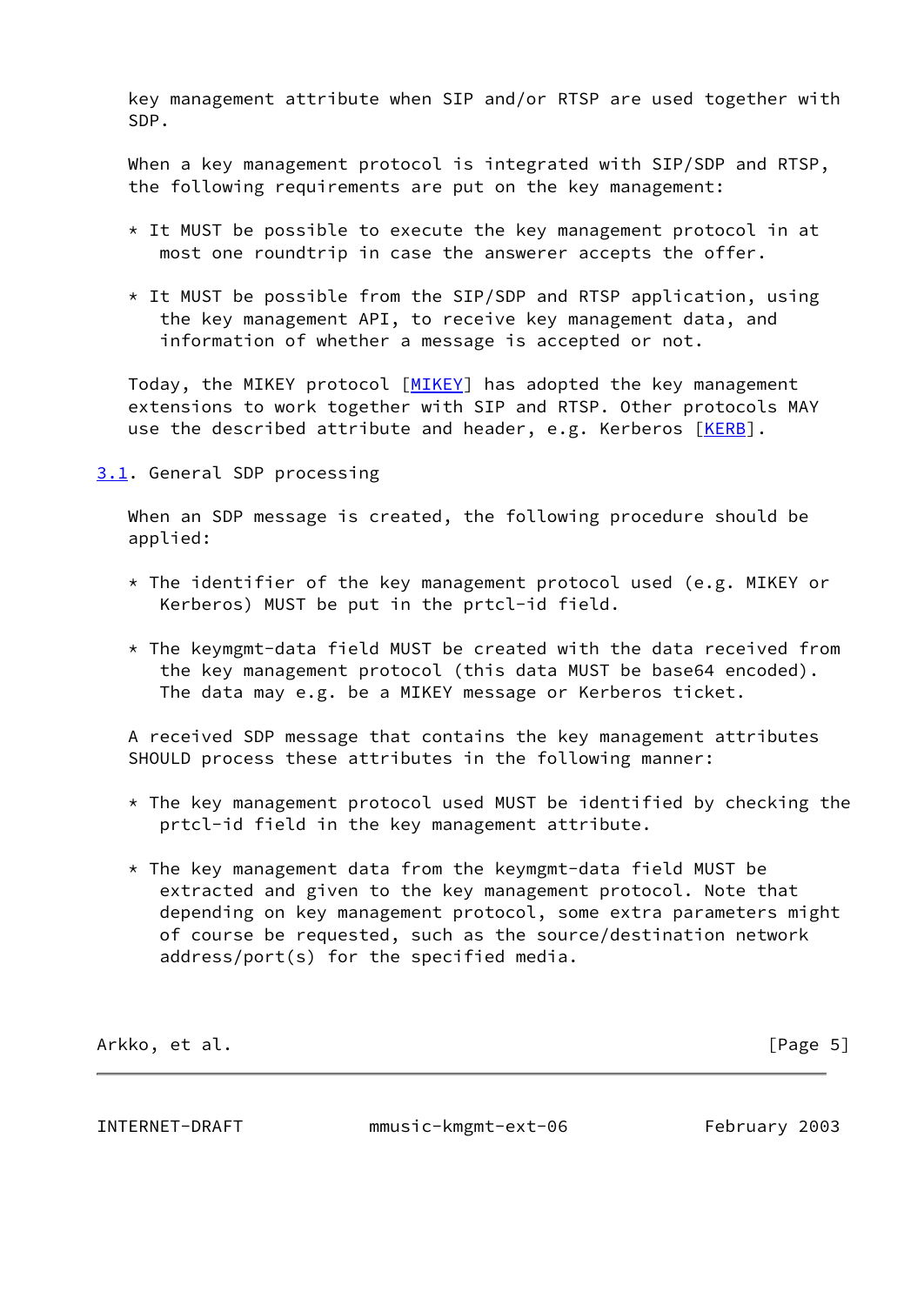$*$  Depending on the outcome of the key management processing (i.e. whether it was accepted or not), the processing can proceed according to normal processing (e.g. according to the offer/answer model, see also [Section 3.2](#page-6-0)).

 Note that the attribute MAY be repeated more than once (e.g., one at session level and one at media level). Consequently, the process is repeated for each key management attribute detected.

 If more than one key management protocol is supported, multiple instances of the key management attribute MAY be included in the initial offer, each transporting a different key management data, thus indicating alternatives supported.

 If the sender includes more than one key management protocol attributes at session level (analogous for the media level), these SHOULD be listed in order of preference (with the first being the preferred). The receiver chooses the key management protocol it supports. When answering, only the accepted key management protocol attribute MUST be included. If the receiver does not support any of the sender's suggested key management protocols, the receiver answers with an error message (see SIP and RTSP), whereby the sender MUST put down the current setup procedure.

 Note that by placing multiple key management offers in a single message has the disadvantage that the message expands and the computational workload for the offerer will increase drastically. The possibility to support multiple key management protocols may introduce bidding down attacks. To avoid this, the list of identifiers of the proposed key management protocols MUST be authenticated, which MUST be done by each key management. This puts the requirement that it MUST be specified (in the key management protocol itself or in a companion document) how the protocol identifiers could be authenticated from the offerer to the responder by the use of the specific key management protocol. Note that even if only one key management protocol is used, that still must authenticate its own protocol identifier.

 If more than one protocol is supported by the offerer, it is RECOMMENDED that he offers all to him acceptable protocols in the first offer, rather than making single, subsequent alternative offers in response to error messages, see "Security Considerations".

# <span id="page-6-0"></span>[3.2](#page-6-0). SIP usage

 The offerer SHOULD include the key management data within an offer that contains the media description it should apply to. The answerer MUST check with the key management protocol if the attribute values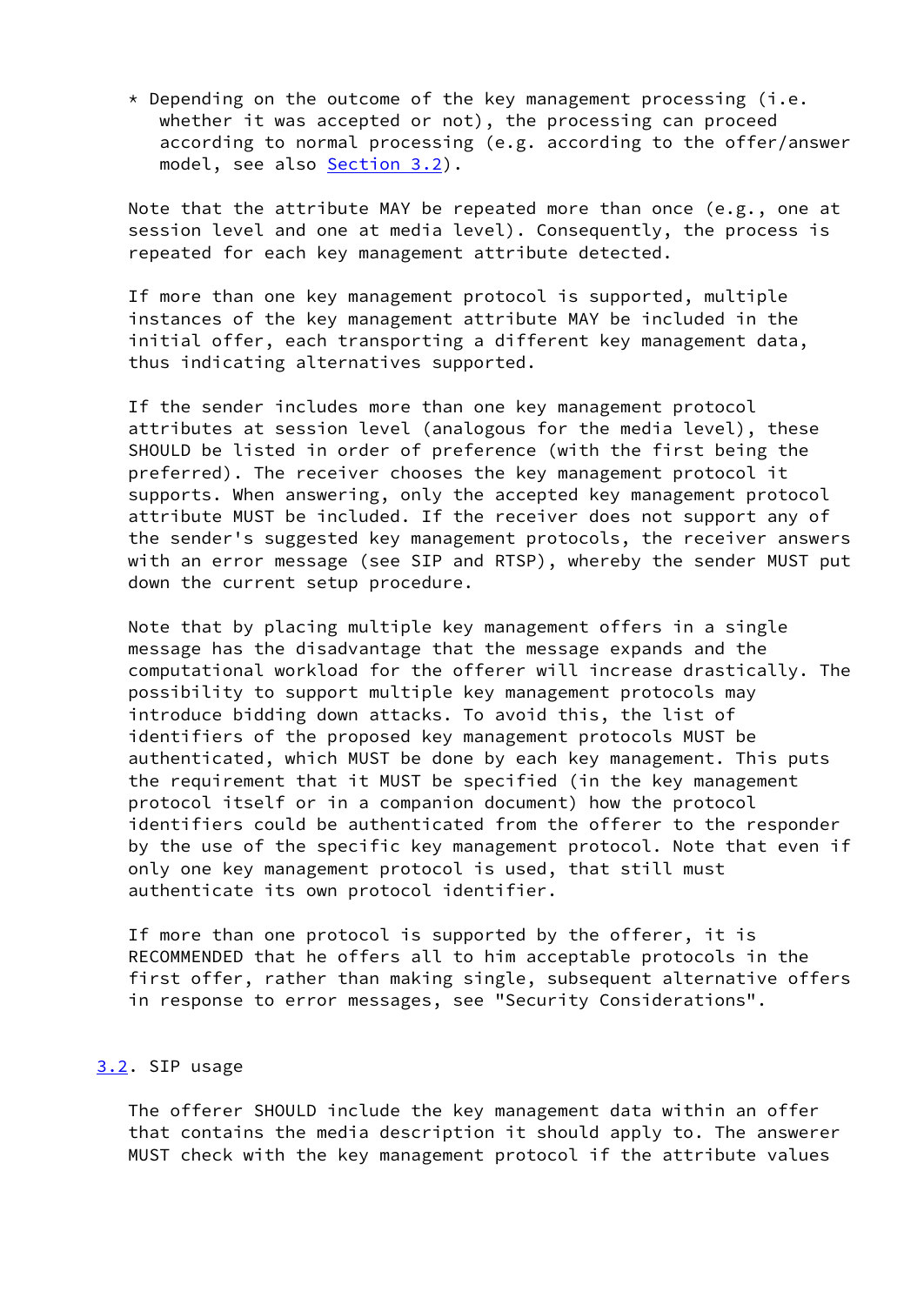<span id="page-7-1"></span>INTERNET-DRAFT mmusic-kmgmt-ext-06 February 2003

 are valid, and then obtain from the key management the data to include in the answer.

 If the offer is not accepted, the answerer SHOULD return a "606 Not Acceptable" message, including one or more Warning headers (at least a 306). The offer MUST then abort the security setup.

 Re-keying can be handled as a new offer, i.e. a re-INVITE should be sent with the new proposed parameters. The answerer treats this as a new offer where the key management is the issue of change. In general, the re-INVITE (and the key exchange) must be finalized before the security protocol can change the keys. The synchronization method used when changing keys are dependent on the security and key management protocol used.

### <span id="page-7-0"></span>[3.3](#page-7-0). RTSP usage

 RTSP does not use the offer/answer model, as SIP does. This causes some problems, as it is not possible (without abusing RTSP) to send back an answer to the server (as the server will in most cases be the one initiating the security parameter exchange). To solve this, a new header has been introduced ([Section 2.2\)](#page-4-0). This also assumes that the key management also has some kind of binding to the media, so that the response to the server will be processed as required.

 The processing of a key management header in RTSP should be done analogous of the SDP message processing. The initial key management message from a server should be sent to the client using SDP. When responding to this, the client uses the new RTSP header to send back an answer (included in the SETUP message). If a server receives a SETUP message in which it expects a key management message, but none is included, a 403 Forbidden SHOULD be returned to the client, whereby the current setup MUST be aborted.

 The server MAY provide re-keying/updating facilities by sending a new key management message in an ANNOUNCE messages. The ANNOUNCE message contains an SDP message including the key management parameters. The response message is put in the new RTSP header in the response from the client to the server. Note that the ANNOUNCE messages MUST be supported if this feature is to be used.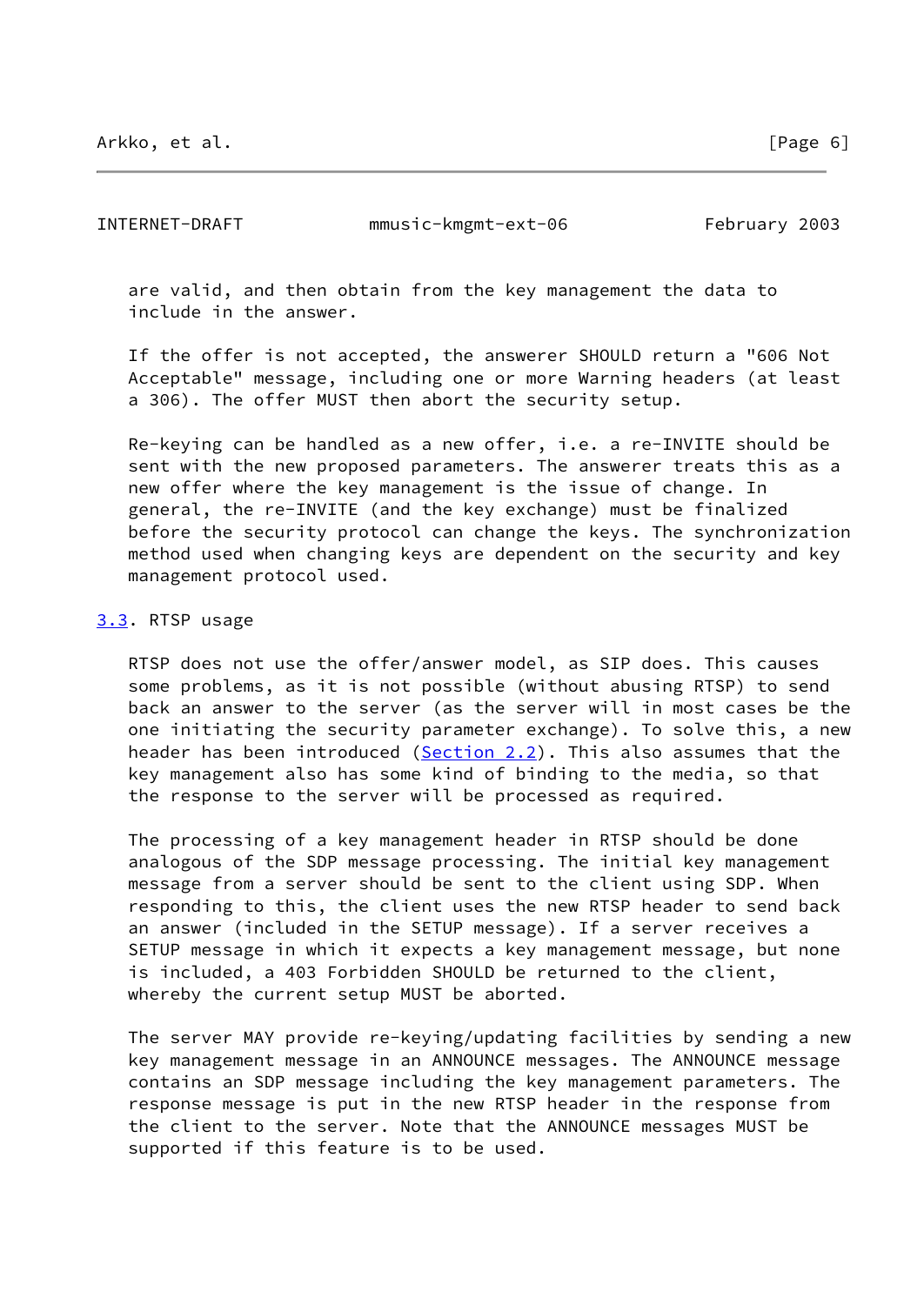Example 1 (SIP) A SIP call is taking place between Alice and Bob. Alice sends an Invite message consisting of the following offer:  $v=0$ o=alice 2891092738 2891092738 IN IP4 lost.somewhere.com

Arkko, et al. [Page 7]

<span id="page-8-0"></span>[3.4](#page-8-0). Example scenarios

INTERNET-DRAFT mmusic-kmgmt-ext-06 February 2003

 s=Cool stuff e=alice@w-land.org  $t=0$   $\theta$  c=IN IP4 lost.somewhere.com a=key-mgmt:mikey uiSDF9sdhs727ghsd/dhsoKkdOokdo7eWsnDSJD... m=audio 49000 RTP/SAVP 98 a=rtpmap:98 AMR/8000 m=video 52230 RTP/SAVP 31 a=rtpmap:31 H261/90000

 i.e. Alice proposes to set up one audio stream and one video stream that run over SRTP. To set up the security parameters for SRTP, she uses MIKEY. Note that MIKEY is negotiating the crypto suite for both streams (as it is placed at the session level).

Bob accepts the offer and sends an answer back to Alice:

 $v = \Theta$  o=bob 2891092897 2891092897 IN IP4 found.somewhere.com s=Cool stuff e=bob@null.org t=0 0 c=IN IP4 found.somewhere.com a=key-mgmt:mikey skaoqDeMkdwRW278HjKVB... m=audio 49030 RTP/SAVP 98 a=rtpmap:98 AMR/8000 m=video 52230 RTP/SAVP 31 a=rtpmap:31 H261/90000

Example 2 (SDP)

This example shows how Alice would have done in the previous example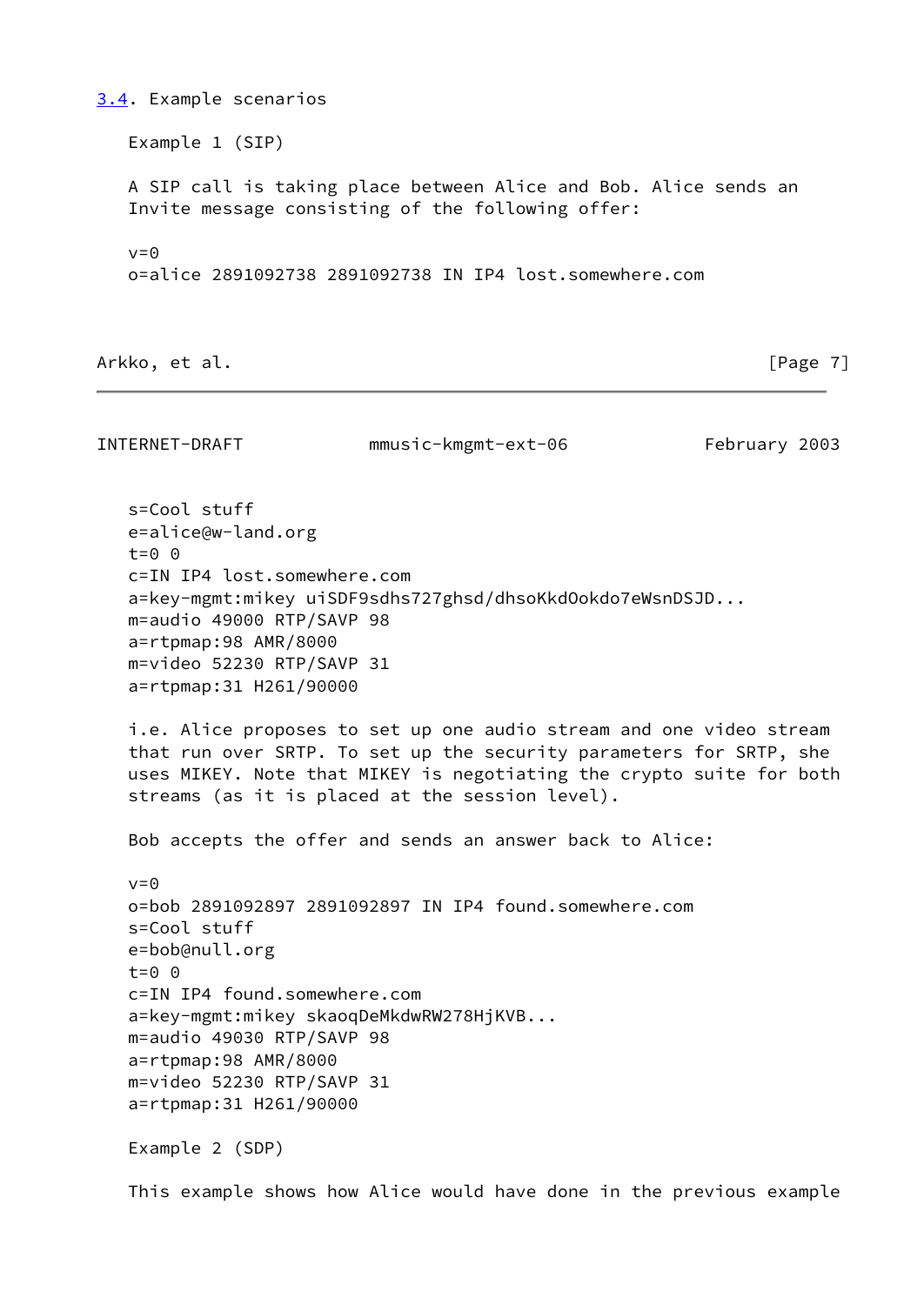if she wished to protect only the audio stream.  $v=0$  o=alice 2891092738 2891092738 IN IP4 lost.somewhere.com s=Cool stuff e=alice@w-land.org  $t=0$   $\Theta$  c=IN IP4 lost.somewhere.com m=audio 49000 RTP/SAVP 98 a=rtpmap:98 AMR/8000 a=key-mgmt:mikey uiSDF9sdhs727ghsd/dhsoKkdOokdo7eWsnDSJD... m=video 52230 RTP/AVP 31 a=rtpmap:31 H261/90000 Note that even if the key management attribute is specified at session level, the video part will not be affected by this (as a security profile is not used). Example 3 (RTSP) Arkko, et al. [Page 8] INTERNET-DRAFT mmusic-kmgmt-ext-06 February 2003 A client wants to set up a streaming session and requests a media description from the streaming server. DESCRIBE rtsp://server.example.com/fizzle/foo RTSP/1.0 CSeq: 312 Accept: application/sdp From: user@client.com The server sends back an OK message including an SDP description. RTSP/1.0 200 OK CSeq: 312 Date: 23 Jan 1997 15:35:06 GMT Content-Type: application/sdp  $v=0$  o=actionmovie 2891092738 2891092738 IN IP4 movie.somewhere.com s=Action Movie e=action@movie.somewhere.com  $t=0$   $\theta$ c=IN IP4 movie.somewhere.com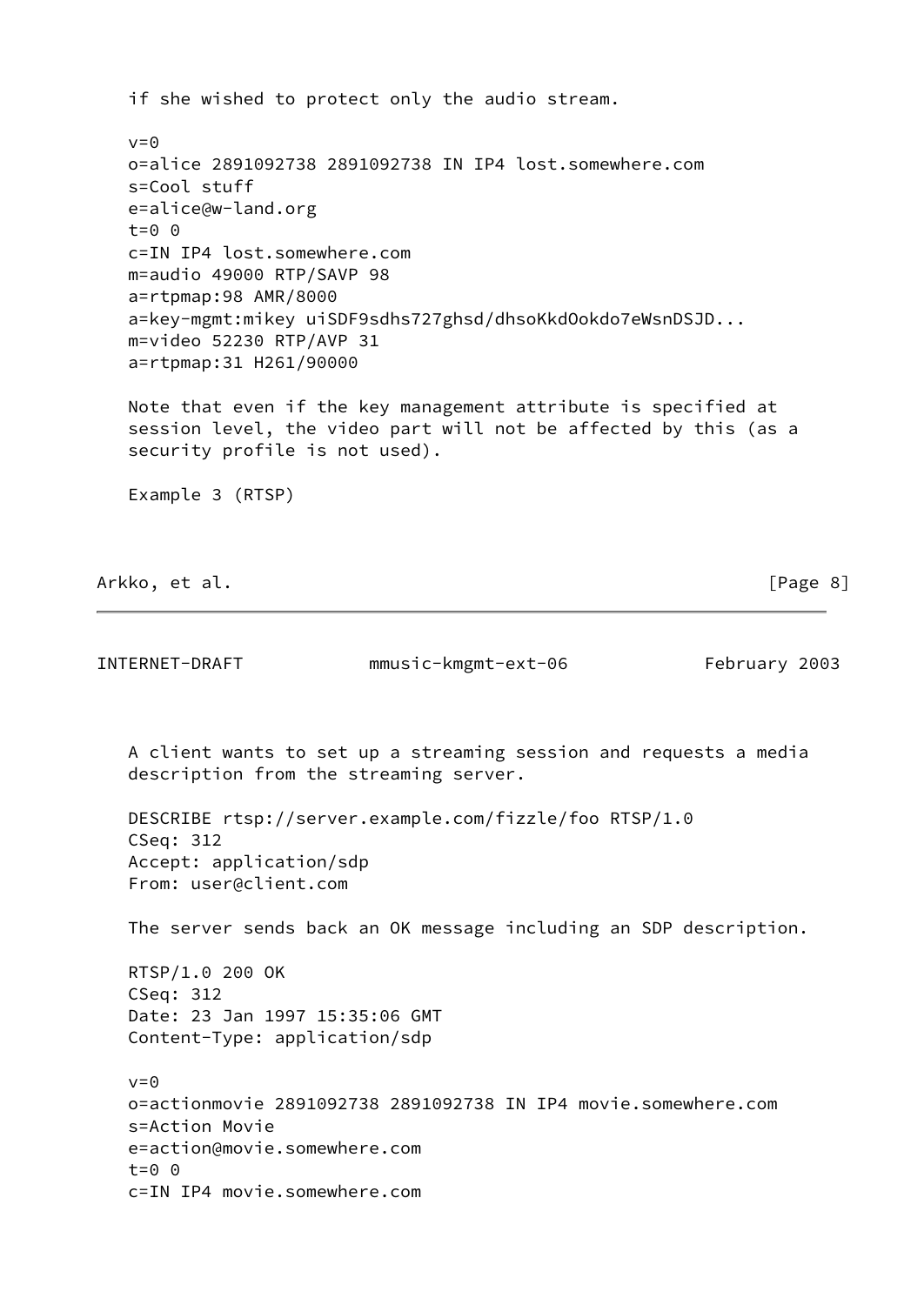a=key-mgmt:mikey uiSDF9sdhs727ghsd/dhsoKkdOokdo7eWsnDSJD... m=audio 0 RTP/SAVP 98 a=rtpmap:98 AMR/8000 control:rtsp://movie.somewhere.com/action/audio m=video 0 RTP/SAVP 31 a=rtpmap:31 H261/90000 control:rtsp://movie.somewhere.com/action/video

 The client is now ready to setup the sessions. It includes the key management data in the first message going back to the server (i.e. the SETUP message).

 SETUP rtsp://movie.somewhere.com/action/audio RTSP/1.0 CSeq: 313 Transport: RTP/SAVP/UDP;unicast;client\_port=3056-3057 keymgmt: prot=mikey; data="skaoqDeMkdwRW278HjKVB..."

 The server processes the request including checking the validity of the key management header.

 RTSP/1.0 200 OK CSeq: 313 Session: 12345678 Transport: RTP/SAVP/UDP;unicast;client\_port=3056-3057; server\_port=5000-5001

 The RTSP then proceeds as usual (with e.g. a SETUP message for the video followed by a PLAY message).

Arkko, et al. [Page 9]

<span id="page-10-1"></span>INTERNET-DRAFT mmusic-kmgmt-ext-06 February 2003

<span id="page-10-0"></span>[4](#page-10-0). Adding further Key management protocols

 This framework cannot be used with all key management protocols. The key management protocol needs to comply with the requirements described in [Section 3](#page-4-1). To be able to use a key management protocol with this framework, the following MUST be specified:

 $*$  the key management protocol identifier that should be used in the protocol identifier fields in both SDP and RTSP (e.g. "mikey" for MIKEY).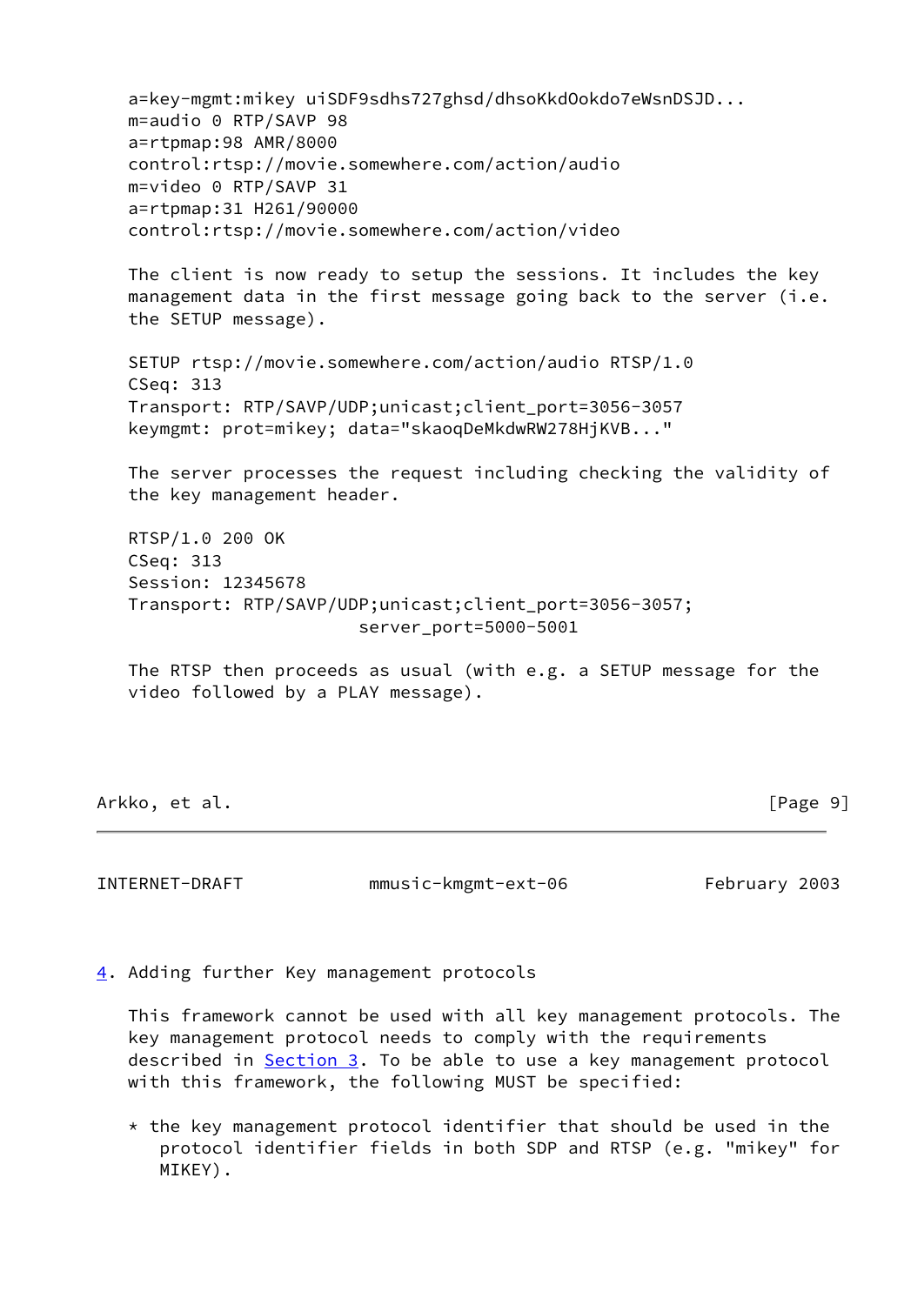$*$  the information the key management needs from SDP and RTSP [\(Section](#page-4-1) [3](#page-4-1) gives a guideline of what SDP and RTSP needs from the key management). The exact API is implementation specific, but it SHOULD at least support to exchange the specified information. Note that in particular, the key management MUST always be given the protocol identifier(s) of the key management protocol(s) included in the offer in the correct order as they appear.

 The key management data MUST be base64 encoded in the SDP and RTSP fields. Therefore, considerations of possible conversion from the normal key management representation to base64 SHOULD be taken into account.

<span id="page-11-0"></span>[5](#page-11-0). Security Considerations

 The nature of this document is to allow SDP and RTSP to support security of the media sessions. It is therefore not a primary intention of this document to describe possible security solutions or to define possible security problems. The defined SDP and RTSP extensions are not believed to introduce any new security risks to SDP and RTSP, if used as specified.

 Note that the purpose of the key management fields is to provide information to secure the media streams. Under the assumption that the key management schemes are secure, the SDP can be passed along unprotected without affecting the key management, and the media streams will still be secure even if some attackers gained knowledge of the SDP contents.

 However, if the SDP messages are not sent authenticated between the parties, it is possible for an active attacker to change attributes without being detected. As the key management protocol may (indirectly) rely on some of the session information from SDP (e.g., address information), an attack on SDP may have indirect consequences on the key management. In general, it is therefore a good thing, not only to try to secure the session, but also to secure the session setup.

Arkko, et al. [Page 10]

<span id="page-11-1"></span>INTERNET-DRAFT mmusic-kmgmt-ext-06 February 2003

Note that it is impossible to assure the authenticity of a declined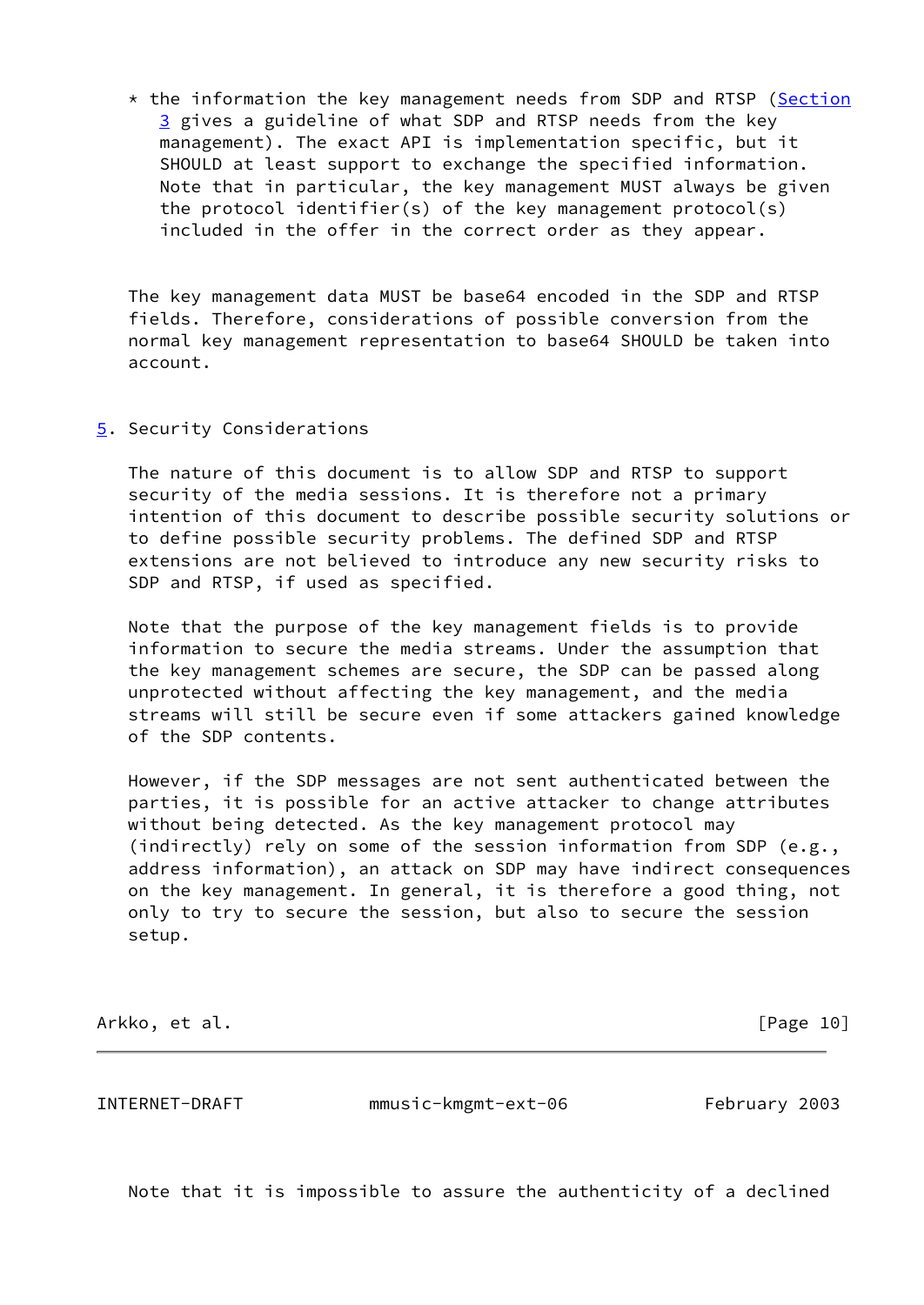offer, since even if it comes from the true respondent, the fact that he/she declines the offer usually means that he/she does not support the protocol(s) offered, and consequently cannot be expected to authenticate the response either. This means that if the initiator is unsure of which protocol(s) the responder supports, we RECOMMEND that the initiator offers all acceptable protocols in a single offer. If not, this opens up the possibility for a "man-in-the-middle" (MITM) to affect the outcome of the eventually agreed upon protocol, by faking unauthenticated error messages until the initiator eventually offers a protocol "to the liking" of the MITM. This is not really a security problem, but rather a mild form of denial of service that can be avoided by following the above recommendation.

# <span id="page-12-0"></span>[6](#page-12-0). IANA Considerations

New attribute fields for SDP (see **Section 2.1**) and RTSP header are registered (see [Section 2.2](#page-4-0)).

# <span id="page-12-1"></span>[7](#page-12-1). Conclusions

 A security solution for real-time applications needs a key management infrastructure. Integrating the key management scheme with the session establishment protocol could be done efficiently in most of the scenarios. This draft proposes a framework that integrates a key management protocol (e.g., MIKEY) into SIP and RTSP, and which can be accompanied by different key management protocols. A set of new attributes and headers has been defined in SDP and RTSP to support this.

## <span id="page-12-2"></span>[8](#page-12-2). Acknowledgments

 Thanks to: Rolf Blom, Magnus Westerlund, and the rest involved in the MMUSIC WG and the MSEC WG.

A special thanks to Joerg Ott and Colin Perkins.

# <span id="page-12-3"></span>[9](#page-12-3). Author's Addresses

| Jari Arkko<br>Ericsson<br>02420 Jorvas<br>Finland | Phone: +358 40 5079256<br>Email: jari.arkko@ericsson.com |
|---------------------------------------------------|----------------------------------------------------------|
| Elisabetta Carrara<br>Ericsson Research           |                                                          |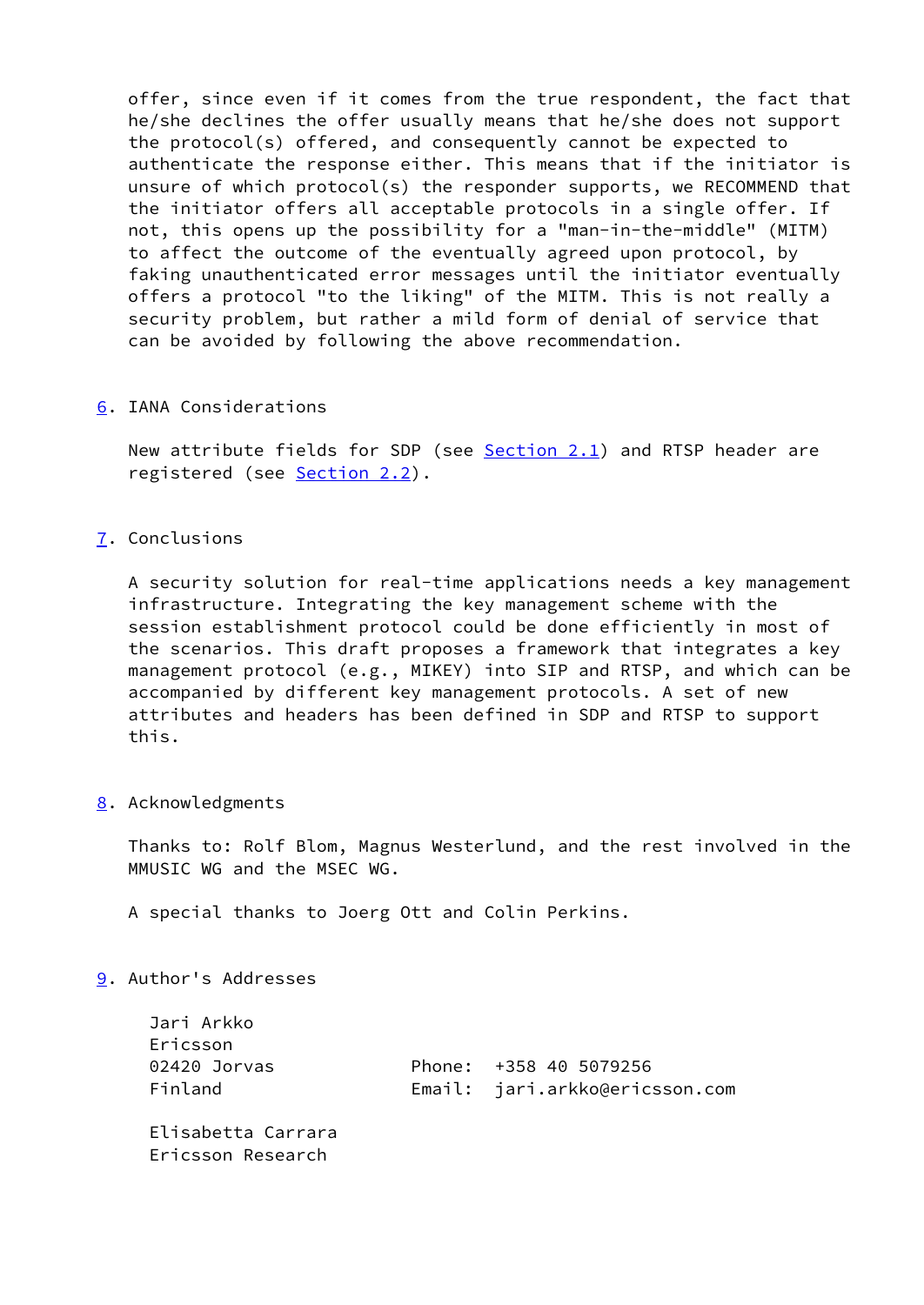<span id="page-13-1"></span>

| INTERNET-DRAFT                                                        | mmusic-kmgmt-ext-06 |                                                      | February 2003 |
|-----------------------------------------------------------------------|---------------------|------------------------------------------------------|---------------|
| SE-16480 Stockholm<br>Sweden                                          | Phone:<br>EMail:    | +46 8 50877040<br>elisabetta.carrara@era.ericsson.se |               |
| Fredrik Lindholm<br>Ericsson Research<br>SE-16480 Stockholm<br>Sweden | Phone:<br>EMail:    | +46 8 58531705<br>fredrik.lindholm@era.ericsson.se   |               |
| Mats Naslund<br>Ericsson Research<br>SE-16480 Stockholm<br>Sweden     | Phone:<br>EMail:    | +46 8 58533739<br>mats.naslund@era.ericsson.se       |               |
| Karl Norrman<br>Ericsson Research<br>SE-16480 Stockholm<br>Sweden     | Phone:<br>EMail:    | +46 8 4044502<br>karl.norrman@era.ericsson.se        |               |

<span id="page-13-0"></span>[10.](#page-13-0) References

<span id="page-13-2"></span>[10.1](#page-13-2). Normative References

<span id="page-13-7"></span> [OAM] Rosenberg, J. and Schulzrinne, H., "An Offer/Answer Model with the Session Description Protocol (SDP)", IETF, 3264.

<span id="page-13-5"></span> [RTSP] Schulzrinne, H., Rao, A., and Lanphier, R., "Real Time Streaming Protocol (RTSP)", IETF, [RFC 2326](https://datatracker.ietf.org/doc/pdf/rfc2326).

<span id="page-13-6"></span> [SDPnew] Handley, M., Jacobson, V., and Perkins, C., "SDP: Session Description Protocol", Internet Draft, IETF, Work in progress (MMUSIC).

<span id="page-13-4"></span> [SIP] Handley, M., Schulzrinne, H., Schooler, E., and Rosenberg, J., "SIP: Session Initiation Protocol", IETF, [RFC 2543](https://datatracker.ietf.org/doc/pdf/rfc2543).

<span id="page-13-3"></span>[10.2](#page-13-3). Informative References

<span id="page-13-9"></span> [KERB] Kohl, J., Neuman, C., "The Kerberos Network Authentication Service (V5)", IETF, [RFC 1510](https://datatracker.ietf.org/doc/pdf/rfc1510).

<span id="page-13-8"></span>[MIKEY] Arkko, J., Carrara, E., Lindholm, F., Naslund, M., and